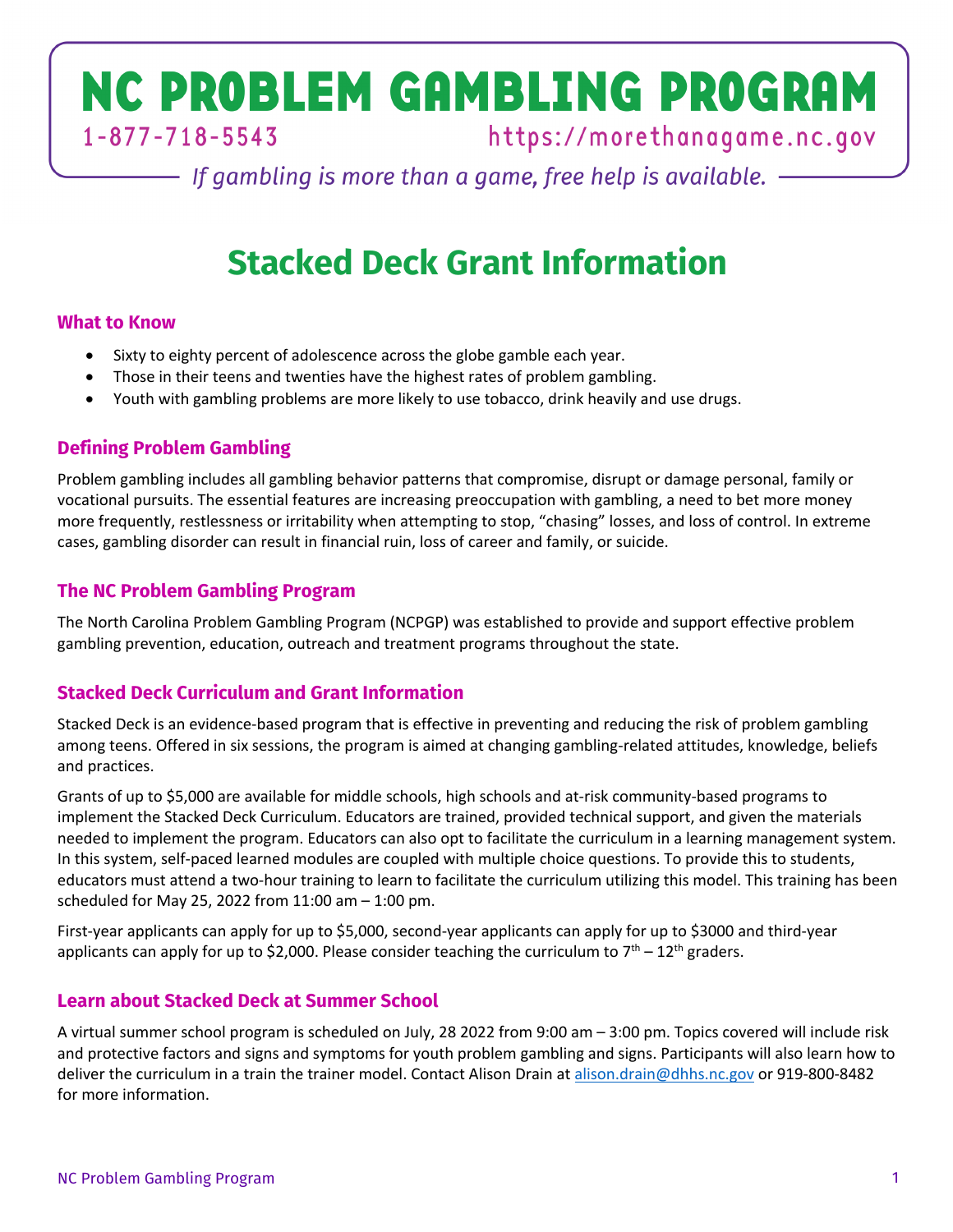# **Stacked Deck Curriculum Grant Guidelines**

## **Approach to Application**

- 1) Grants of up to \$5,000 are available for middle schools, high schools, and community-based programs to implement the Stacked Deck curriculum and outreach activity.
- 2) Teach all six lessons of the curriculum utilizing the Stacked Deck PowerPoint presentation to 30 students or an entire grade or guide the students through seven self-paced learning modules on a learning management system to 30 students or an entire grade.
- 3) All lessons must be taught in six to eight classes with a 45-minute window of teaching time for each class period. More time might be needed for the students to engage in their outreach activity. Please advise the NCPGP regarding the outreach activity and how much time it will take for the students to complete their projects.
- 4) Implement an outreach activity such as a poster competition or a public service announcement to be viewed by all students in the school, parents, teachers, and/or community.

#### **Program Requirements**

- 1) All students must complete the online pre and post surveys. The pre surveys should be given before the curriculum has been taught and post surveys after all lessons have been taught.
- 2) The prevention coordinator will conduct a site visit when necessary.
- 3) Community programs must have partnerships with school systems to receive the grant funding. First time applicants must submit a letter of support from the school administrator.
- 4) At least 30 students must complete the curriculum to receive funding.
- 5) All of those teaching the curriculum must be trained before teaching it to students.
- 6) All grant applications must include an awareness component, such as a press release, public service announcement, or poster contest.
- 7) All items created for awareness need to be submitted to the prevention coordinator. Signed parent consent forms are due when submitting any public service announcements.
- 8) Anything printed should include the North Carolina Problem Gambling Program (NCPGP) logo and any poster contests or public service announcements should include the NCPGP Helpline. This can be emailed upon request.
- 9) The soft deadline for the grant application is May 30 and the final deadline is August 30.
- 10) All changes or disruptions to the program should be reported to Alison Drain immediately.
- 11) All outcomes are due by June 1 for all grants. This includes the number of students who taught the curriculum, the outreach activity with pictures or videos, and the number of people exposed to outreach.
- 12) The grant award is official once the award letter and approved plan is returned to Alison Drain with the appropriate administrator's signature.

#### **Program Recommendations**

- 1) Attend the summer "train the trainer" session to learn about youth problem gambling and the Stacked Deck Curriculum.
- 2) Attend the spring or summer "train the trainer" session to learn to facilitate the curriculum in the learning management system.
- 3) Grantees should consider the option to participate in Problem Gambling Awareness Month (March).

### **Acceptable Uses for Funding**

- Planning and program development time for employees to offset personnel costs.
- Program supplies and equipment, such as video equipment or projectors.
- Stacked Deck instructor's supplies and classroom equipment up to \$1,000.
- Travel to Stacked Deck training to be reimbursed at the state rate.
- Contractors with an expertise in the program.